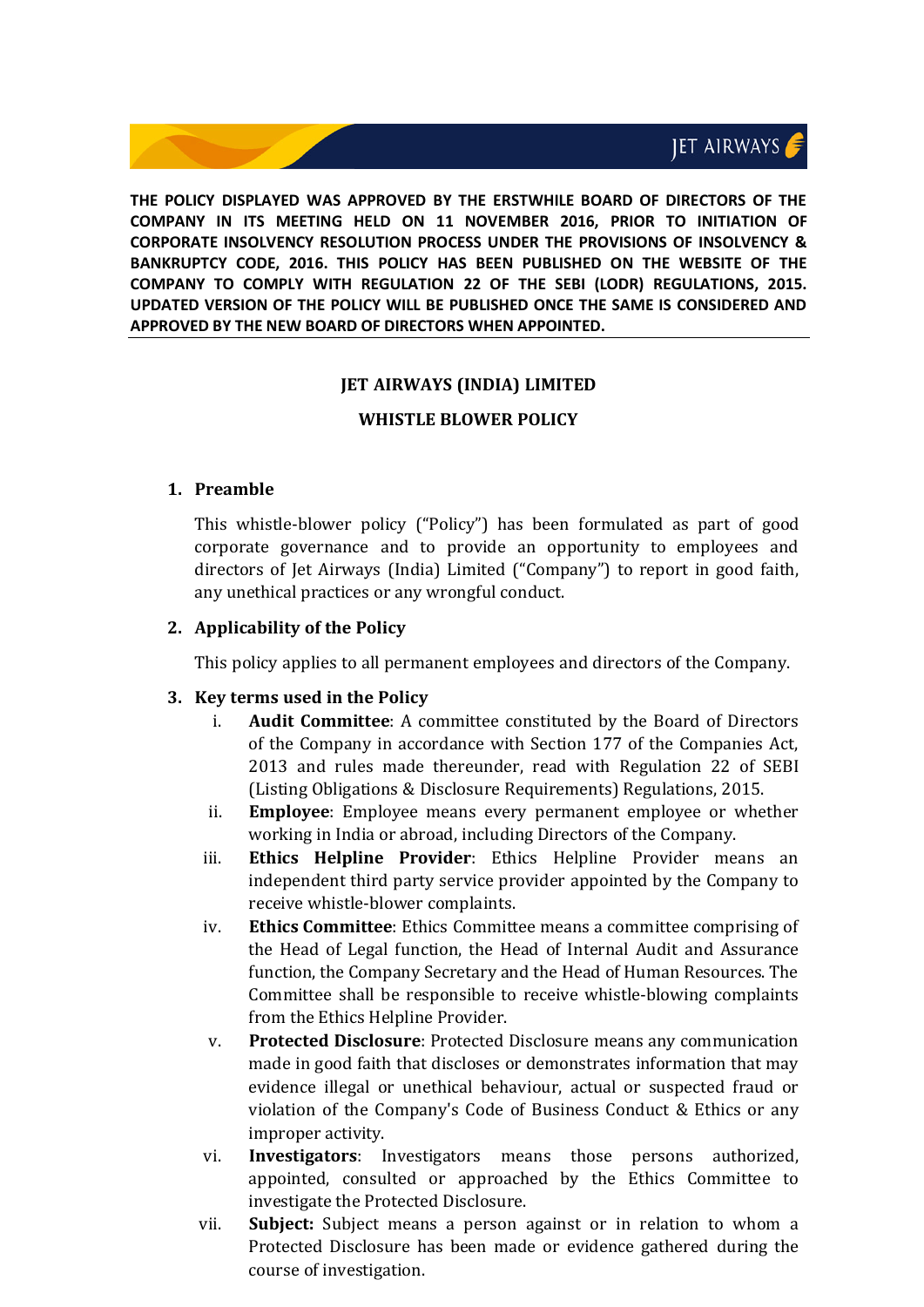viii. **Whistle‐blower**: An Employee or Director of the Company who makes a Protected Disclosure.

### **4. Scope of the Policy**

A Whistle‐blower can make a Protected Disclosure related to the below mentioned issues under this Policy. Scope of the Policy shall be as following but is not limited to the below mentioned events:

- i. Unauthorized use of corporate opportunities
- i. Conflict of Interest
- ii. Misappropriation of Company assets
- iii. Unauthorized use of Company confidential/proprietary information
- iv. Violation of any laws or regulations
- v. Insider trading
- vi. Misrepresentation of Company's books and records
- vii. Financial fraud of any nature
- viii. Acceptance of kickbacks, bribery and corruption
	- ix. Harassment of any nature other than Sexual Harassment
	- x. Discrimination, victimization or bullying
- xi. Inappropriate use of social media
- xii. Misuse of authority
- xiii. Violation of environment, health and safety guidelines
- xiv. Concurrent employment

## **5. Procedure to make a Protected Disclosure**

Any employee who observes any unethical & improper practices or alleged wrongful conduct shall make a disclosure as soon as possible but preferably not later than 60 consecutive calendar days after becoming aware of the same.

An independent third party service provider has been appointed to receive all Protected Disclosures on behalf of the Company. The role of Ethics Helpline Provider would be to collect the information pertaining to Protected Disclosure and report to the Ethics Committee.

A Protected Disclosure can be made through 5 reporting channels viz. *phone, email, web portal, fax and post box*. A Protected Disclosure can be reported anonymously but it is mandatory to disclose the identity with the Ethics Helpline Provider. The identity of the Whistle‐blower shall be kept confidential, unless Protected Disclosure is categorised as frivolous after preliminary review or investigation conducted by the Ethics Committee.

In case, the Employees are not comfortable in making Protected Disclosure to the Ethics Helpline Provider, the Chairman of the Audit Committee can be approached.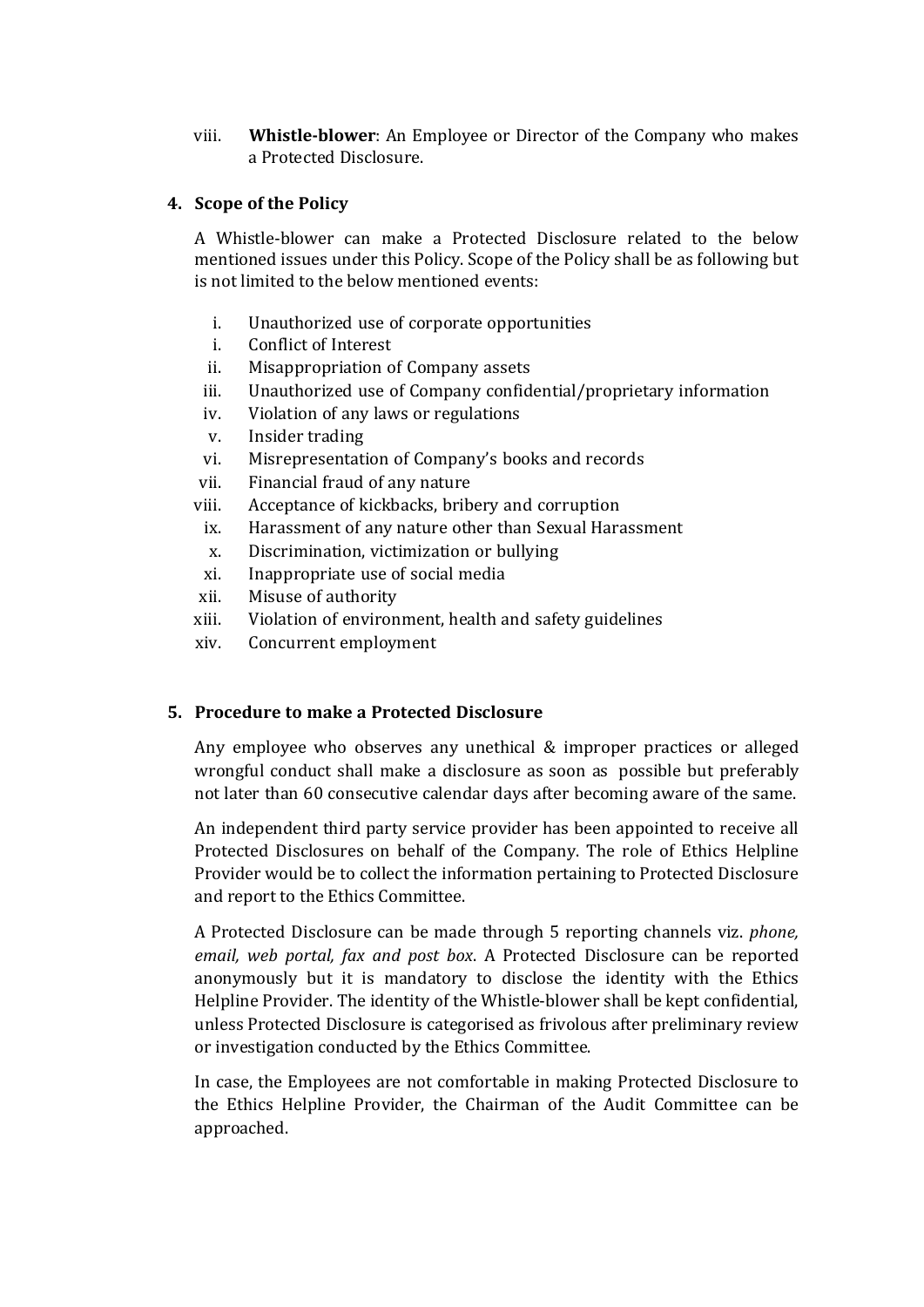# **Please refer to Annexure 1 for contact details of the Ethics Helpline reporting channels and Chairman of the Audit Committee.**

#### **6. Expectations from Whistle‐blowers**

Protected Disclosures should be factual and not speculative or in the nature of a conclusion and should contain as much specific information as possible to allow for proper assessment of the nature and extent of the concern.

The role of Whistle-blower is that of a reporting party with reliable information and are not expected to act as investigators or finders of facts nor can they determine the appropriate corrective or remedial action that may be warranted in a given case.

### **7. Investigation Process**

A preliminary review shall be performed for all Protected Disclosures reported under this Policy. Based on the findings of the preliminary review, the decision for detailed investigation shall be taken by the Ethics Committee or Chairman of Audit Committee. The decision to conduct an investigation is by itself not an accusation and should be treated as a neutral fact-finding process.

The Ethics Committee or the Chairman of Audit Committee may at their discretion, consider involving any internal or external investigators for the purpose of investigation, depending upon circumstances or severity of the Protected Disclosure.

The identity of Subject and Whistle‐blower would be kept confidential to facilitate effective conduct of the investigation. Subjects shall have a duty to co‐ operate during investigation to the extent that such co‐operation will not compromise self‐incrimination protections available under the applicable laws. Evidence shall not be withheld, destroyed or tampered with and witnesses shall not be influenced, coached, threatened or intimidated by the Subjects.

Subjects would be given the opportunity to respond to material findings of an investigation report. No representative of the Whistle‐blower, whether legal or otherwise would be permitted to attend the investigation.

The investigation shall be completed normally within 90 calendar days of receipt of the Protected Disclosure.

### **8. Disqualifications of Protected Disclosure**

The Company reserves the right not to investigate following Protected Disclosures: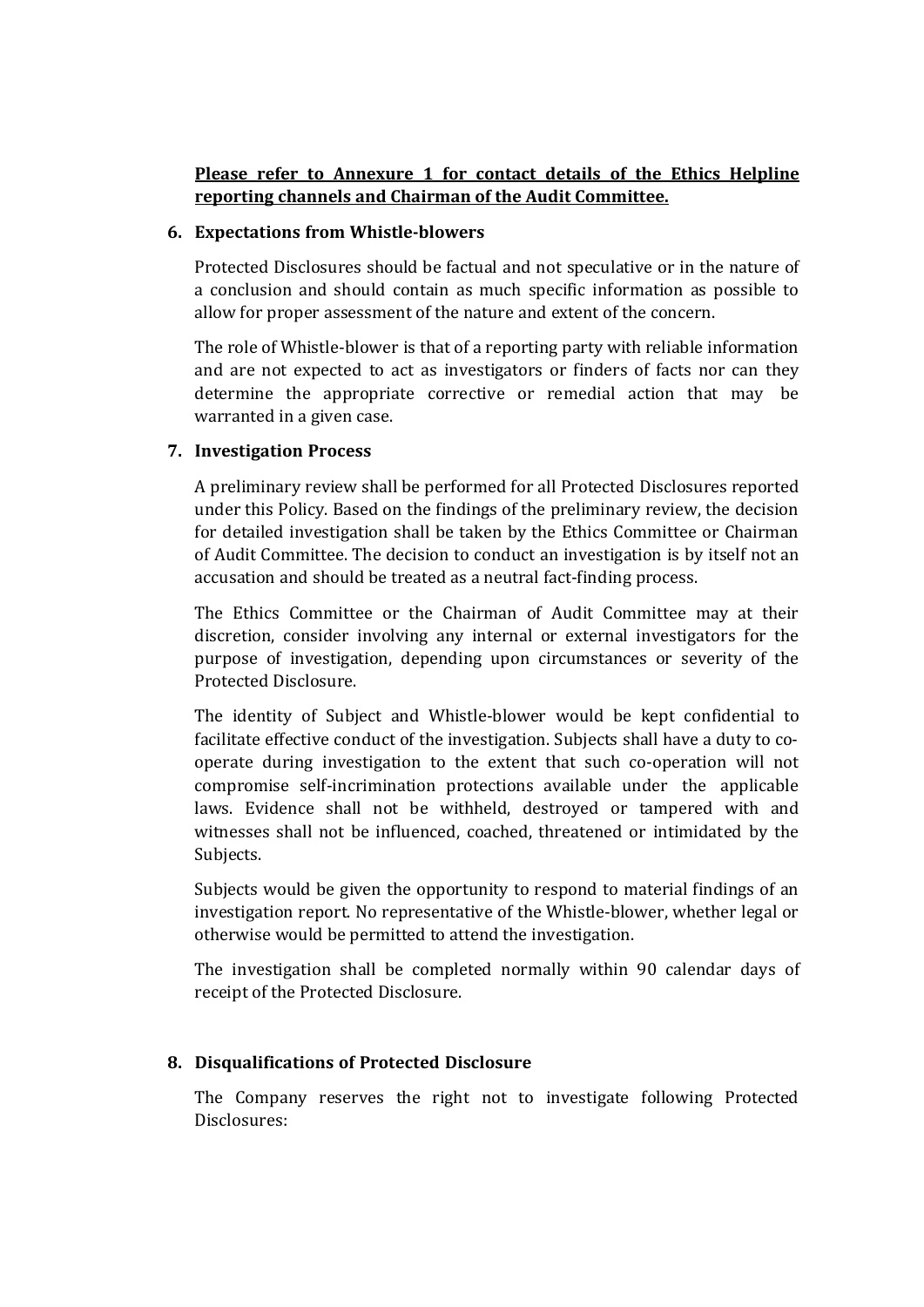- i. Protected Disclosures pertaining to personal grievances
- ii. Protected Disclosures pertaining to sexual harassment
- iii. Protected Disclosure pertaining to HR related issues viz. salary, performance development etc.
- iv. Protected Disclosure without following mandatory information
	- a. Name, designation and location of the incident
	- b. Detailed description of the incident
	- c. Location and time/duration of the incident
	- d. Specific evidences or source of evidences

### **9. Protection for Whistle‐blowers**

The Company assures full protection to Whistle‐blowers from any kind of harassment, victimization or unfair treatment. Whistle‐blowers may reach out directly to the Chairman of the Audit Committee in case of any victimization or violation of this protection clause.

No adverse personal action shall be taken or recommended against any Whistle blower in retaliation, for making Protected Disclosure of any unethical and improper practice or alleged wrongful conduct. This policy protects Whistle blowers from unfair termination or unfair prejudicial employment practices.

Any Whistle blower who makes false allegations shall not be granted protection under this policy. Further, this policy may not be used as a defence by a Whistle blower against whom an adverse personal action has been taken independent of any disclosure of information by him and for legitimate reasons or cause under Company rules and policies.

## **10.Retention of documents**

All Disclosures in writing or documented along with the results of investigation relating thereto shall be retained by the Company for a minimum period of 3 years.

### **11.Amendments to the Policy**

The Company, through its Audit Committee, reserves its right to amend or modify this Policy in whole or in part, at any time without assigning any reason whatsoever. However, no such amendment or modification will be binding on the employees unless the same is notified to the employees in writing.

This policy as amended from time to time shall be made available on Company's intranet and the PPP HR manual.